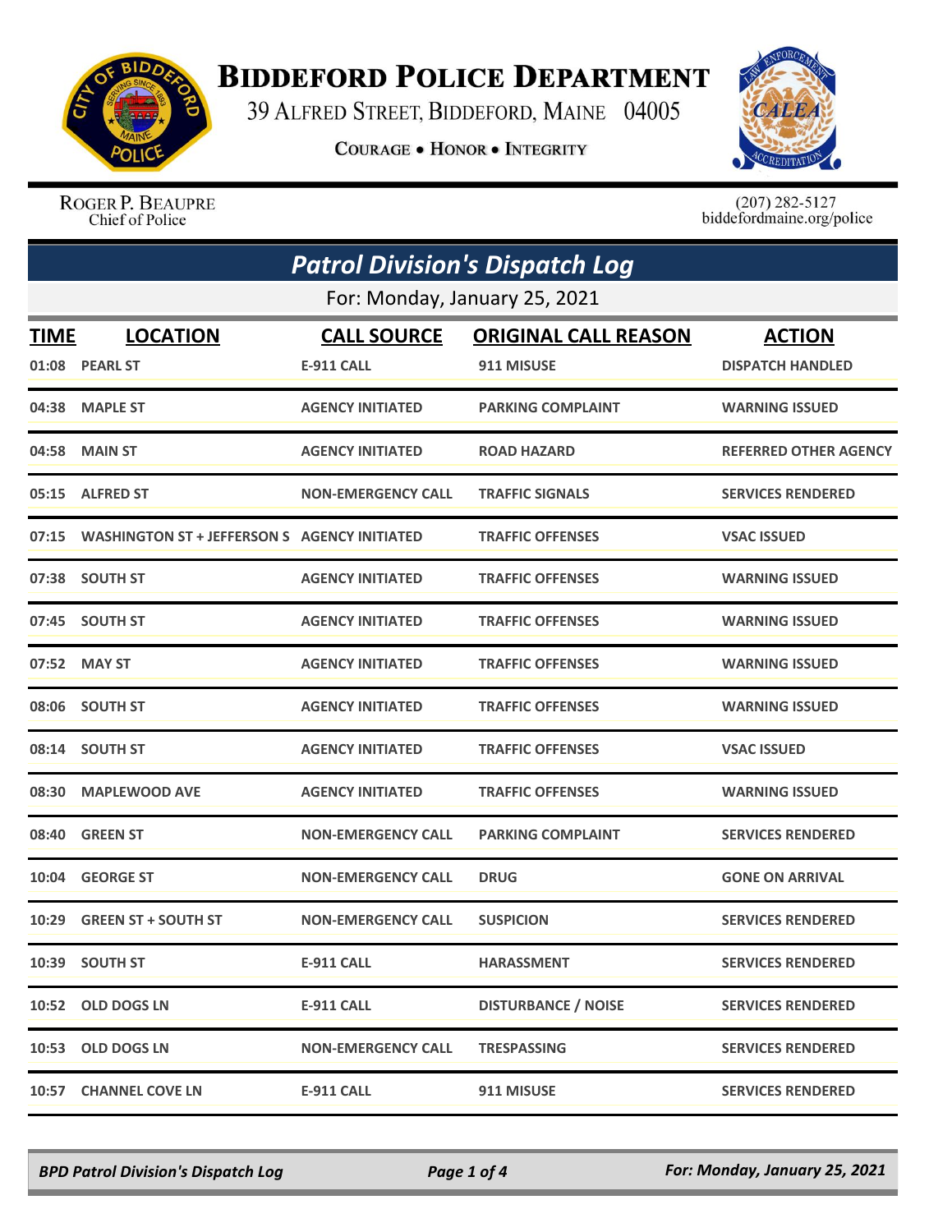| <b>TIME</b> | <b>LOCATION</b>                                                                                                                 | <b>CALL SOURCE</b>        | <b>ORIGINAL CALL REASON</b>                        | <b>ACTION</b>             |  |  |
|-------------|---------------------------------------------------------------------------------------------------------------------------------|---------------------------|----------------------------------------------------|---------------------------|--|--|
|             | 11:05 PAQUIN AVE                                                                                                                | <b>WALK-IN AT STATION</b> | <b>SEX OFFENDER REGISTRATION</b>                   | <b>REPORT TAKEN</b>       |  |  |
|             | 11:44 ALFRED ST                                                                                                                 | <b>WALK-IN AT STATION</b> | <b>COURT ORDERED CHECK IN</b>                      | <b>DISPATCH HANDLED</b>   |  |  |
|             | 12:02 SOUTH ST + QUIMBY ST                                                                                                      | <b>AGENCY INITIATED</b>   | <b>TRAFFIC OFFENSES</b>                            | <b>VSAC ISSUED</b>        |  |  |
|             | 12:07 ELM ST                                                                                                                    | E-911 CALL                | 911 MISUSE                                         | <b>SERVICES RENDERED</b>  |  |  |
|             | 12:12 ST MARYS ST                                                                                                               | <b>NON-EMERGENCY CALL</b> | <b>PARKING COMPLAINT</b>                           | <b>SERVICES RENDERED</b>  |  |  |
|             | 12:14 HIGHLAND ST + SOUTH ST                                                                                                    | <b>AGENCY INITIATED</b>   | <b>TRAFFIC OFFENSES</b>                            | <b>SUMMONS ISSUED</b>     |  |  |
|             | OFFENDER: ALEXANDER LAWRENCE WHITE  AGE: 34  RESIDENT OF: BIDDEFORD, ME<br><b>CHARGE: OPERATING WITH SUSPENDED REGISTRATION</b> |                           |                                                    |                           |  |  |
|             | 12:17 ALFRED ST                                                                                                                 | <b>NON-EMERGENCY CALL</b> | <b>SUSPICION</b>                                   | <b>SERVICES RENDERED</b>  |  |  |
|             | 12:36 SOUTH ST + MCKENNEY DR                                                                                                    | <b>AGENCY INITIATED</b>   | <b>TRAFFIC OFFENSES</b>                            | <b>WARNING ISSUED</b>     |  |  |
| 12:36       | <b>OCEAN AVE</b>                                                                                                                | <b>NON-EMERGENCY CALL</b> | <b>ROAD HAZARD</b>                                 | <b>DISPATCH HANDLED</b>   |  |  |
|             | 12:40 LINCOLN ST + ELM ST                                                                                                       | <b>AGENCY INITIATED</b>   | <b>TRAFFIC OFFENSES</b>                            | <b>NO ACTION REQUIRED</b> |  |  |
|             | <b>12:42 HILL ST</b>                                                                                                            | <b>AGENCY INITIATED</b>   | <b>TRAFFIC OFFENSES</b>                            | <b>VSAC ISSUED</b>        |  |  |
|             | 12:46 SOUTH ST + MCKENNEY DR                                                                                                    | <b>AGENCY INITIATED</b>   | <b>TRAFFIC OFFENSES</b>                            | <b>WARNING ISSUED</b>     |  |  |
| 12:50       | <b>EMERY ST</b>                                                                                                                 | <b>E-911 CALL</b>         | <b>CHECK WELFARE</b>                               | <b>REPORT TAKEN</b>       |  |  |
|             | 13:01 SOUTH ST + MCKENNEY DR                                                                                                    | <b>AGENCY INITIATED</b>   | <b>TRAFFIC OFFENSES</b>                            | <b>WARNING ISSUED</b>     |  |  |
|             | 13:12 SOUTH ST                                                                                                                  | <b>AGENCY INITIATED</b>   | <b>TRAFFIC OFFENSES</b>                            | <b>WARNING ISSUED</b>     |  |  |
|             | 13:22 SOUTH ST + BRIARWOOD DR                                                                                                   | <b>AGENCY INITIATED</b>   | <b>TRAFFIC OFFENSES</b>                            | <b>VSAC ISSUED</b>        |  |  |
|             | 13:32 PIERSONS LN                                                                                                               | <b>E-911 CALL</b>         | 911 MISUSE                                         | <b>NO ACTION REQUIRED</b> |  |  |
|             | 13:39 SOUTH ST + QUIMBY ST                                                                                                      | <b>AGENCY INITIATED</b>   | <b>TRAFFIC OFFENSES</b>                            | <b>VSAC ISSUED</b>        |  |  |
|             | 13:39 WEST ST                                                                                                                   | <b>AGENCY INITIATED</b>   | <b>TRAFFIC OFFENSES</b>                            | <b>WARNING ISSUED</b>     |  |  |
|             | 13:49 ALFRED ST                                                                                                                 | <b>E-911 CALL</b>         | ATTEMPTED/THREATENED SUICIDE TRANSPORT TO HOSPITAL |                           |  |  |
|             | 13:52 SOUTH ST + MAPLEWOOD AVE                                                                                                  | <b>AGENCY INITIATED</b>   | <b>TRAFFIC OFFENSES</b>                            | <b>WARNING ISSUED</b>     |  |  |
|             | 14:02 SOUTH ST                                                                                                                  | <b>AGENCY INITIATED</b>   | <b>TRAFFIC OFFENSES</b>                            | <b>WARNING ISSUED</b>     |  |  |
|             | 14:09 SOUTH ST                                                                                                                  | <b>AGENCY INITIATED</b>   | <b>TRAFFIC OFFENSES</b>                            | <b>WARNING ISSUED</b>     |  |  |
|             | <b>14:10 HILL ST</b>                                                                                                            | <b>AGENCY INITIATED</b>   | <b>TRAFFIC OFFENSES</b>                            | <b>VSAC ISSUED</b>        |  |  |

*BPD Patrol Division's Dispatch Log Page 2 of 4 For: Monday, January 25, 2021*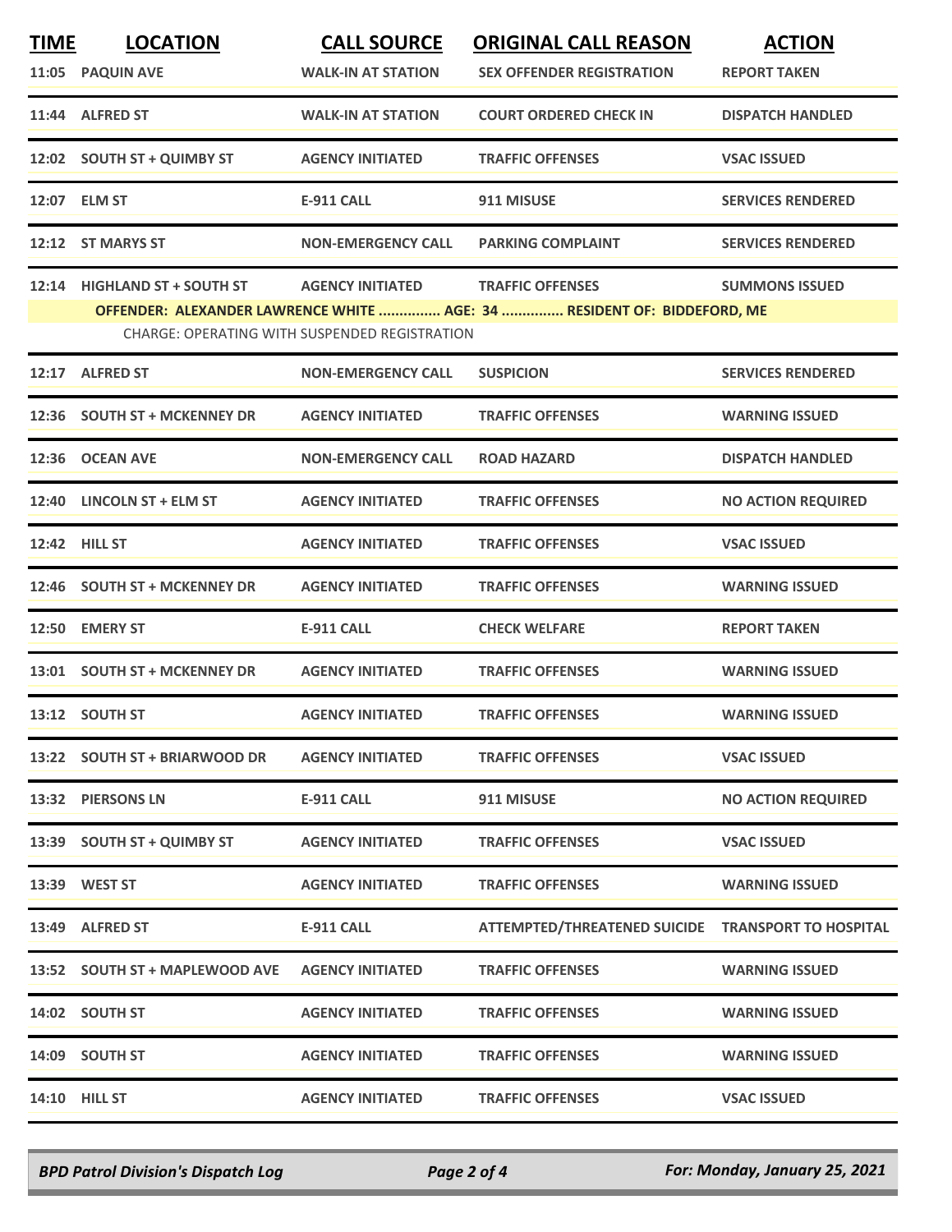| <b>TIME</b> | <b>LOCATION</b><br>14:11 WASHINGTON ST       | <b>CALL SOURCE</b><br><b>WALK-IN AT STATION</b> | <b>ORIGINAL CALL REASON</b><br><b>DOMESTIC COMPLAINTS</b>                                      | <b>ACTION</b><br><b>REPORT TAKEN</b> |
|-------------|----------------------------------------------|-------------------------------------------------|------------------------------------------------------------------------------------------------|--------------------------------------|
|             | 14:22 SOUTH ST                               | <b>AGENCY INITIATED</b>                         | <b>TRAFFIC OFFENSES</b>                                                                        | <b>VSAC ISSUED</b>                   |
|             | 15:03 WEST ST + CENTURY DR                   | <b>AGENCY INITIATED</b>                         | <b>TRAFFIC OFFENSES</b>                                                                        | <b>WARNING ISSUED</b>                |
|             | 15:17 WEST ST                                | <b>AGENCY INITIATED</b>                         | <b>TRAFFIC OFFENSES</b>                                                                        | <b>WARNING ISSUED</b>                |
|             | 15:28 BARRA RD + ALFRED ST                   | <b>NON-EMERGENCY CALL</b>                       | <b>CHECK WELFARE</b>                                                                           | <b>SERVICES RENDERED</b>             |
|             | 15:36 WEST ST + GREENFIELD LN                | <b>AGENCY INITIATED</b>                         | <b>TRAFFIC OFFENSES</b>                                                                        | <b>WARNING ISSUED</b>                |
| 15:41       | <b>HILL ST + RITZ AVE</b>                    | <b>AGENCY INITIATED</b>                         | <b>TRAFFIC OFFENSES</b>                                                                        | <b>VSAC ISSUED</b>                   |
|             | 15:57 CHICOPEE LN                            | <b>NON-EMERGENCY CALL</b>                       | <b>CHECK WELFARE</b>                                                                           | <b>SERVICES RENDERED</b>             |
|             | 16:02 GREEN ST                               | <b>E-911 CALL</b>                               | <b>ASSAULT</b>                                                                                 | <b>REPORT TAKEN</b>                  |
|             | 16:41 ALFRED ST + MARINER WAY                | <b>AGENCY INITIATED</b>                         | <b>TRAFFIC OFFENSES</b>                                                                        | <b>WARNING ISSUED</b>                |
|             | 17:05 WENTWORTH ST<br><b>CHARGE: ASSAULT</b> | <b>AGENCY INITIATED</b>                         | <b>PAPERWORK</b><br>OFFENDER: NICHOLAS STEVEN POMMENVILLE  AGE: 27  RESIDENT OF: BIDDEFORD, ME | <b>SUMMONS ISSUED</b>                |
|             | 17:28 ALFRED ST                              | <b>NON-EMERGENCY CALL</b>                       | <b>CHECK WELFARE</b>                                                                           | <b>SERVICES RENDERED</b>             |
|             | 17:31 SACO FALLS WAY                         | <b>E-911 CALL</b>                               | <b>CHECK WELFARE</b>                                                                           | <b>SERVICES RENDERED</b>             |
|             | 17:49 MAIN ST                                | E-911 CALL                                      | 911 MISUSE                                                                                     | <b>SERVICES RENDERED</b>             |
|             | 18:42 ELM ST                                 | <b>NON-EMERGENCY CALL</b>                       | <b>CHECK WELFARE</b>                                                                           | <b>SERVICES RENDERED</b>             |
|             | 18:56 ALFRED ST                              | <b>E-911 CALL</b>                               | 911 MISUSE                                                                                     | <b>SERVICES RENDERED</b>             |
|             | 19:24 ALFRED ST                              | <b>NON-EMERGENCY CALL</b>                       | <b>DISTURBANCE / NOISE</b>                                                                     | <b>SERVICES RENDERED</b>             |
|             | 19:45 ALFRED ST + EDWARDS AVE                | <b>AGENCY INITIATED</b>                         | <b>TRAFFIC OFFENSES</b>                                                                        | <b>WARNING ISSUED</b>                |
|             | 19:49 ALFRED ST                              | <b>NON-EMERGENCY CALL</b>                       | <b>VIOL PROTECTION FROM ABUSE</b>                                                              | <b>REPORT TAKEN</b>                  |
|             | 20:11 ALFRED ST                              | <b>NON-EMERGENCY CALL</b>                       | <b>COURT ORDERED CHECK IN</b>                                                                  | <b>DISPATCH HANDLED</b>              |
|             | 20:11 SULLIVAN ST                            | <b>NON-EMERGENCY CALL</b>                       | <b>DOMESTIC COMPLAINTS</b>                                                                     | <b>REPORT TAKEN</b>                  |
|             | 20:29 ALFRED ST                              | <b>NON-EMERGENCY CALL</b>                       | <b>ARTICLES LOST/FOUND</b>                                                                     | <b>DISPATCH HANDLED</b>              |
|             | 21:17 HILLS BEACH RD                         | <b>E-911 CALL</b>                               | 911 MISUSE                                                                                     | <b>DISPATCH HANDLED</b>              |
|             | 21:18 MEDICAL CENTER DR                      | <b>NON-EMERGENCY CALL</b>                       | <b>ASSIST OTHER AGENCY</b>                                                                     | <b>SERVICES RENDERED</b>             |

*BPD Patrol Division's Dispatch Log Page 3 of 4 For: Monday, January 25, 2021*